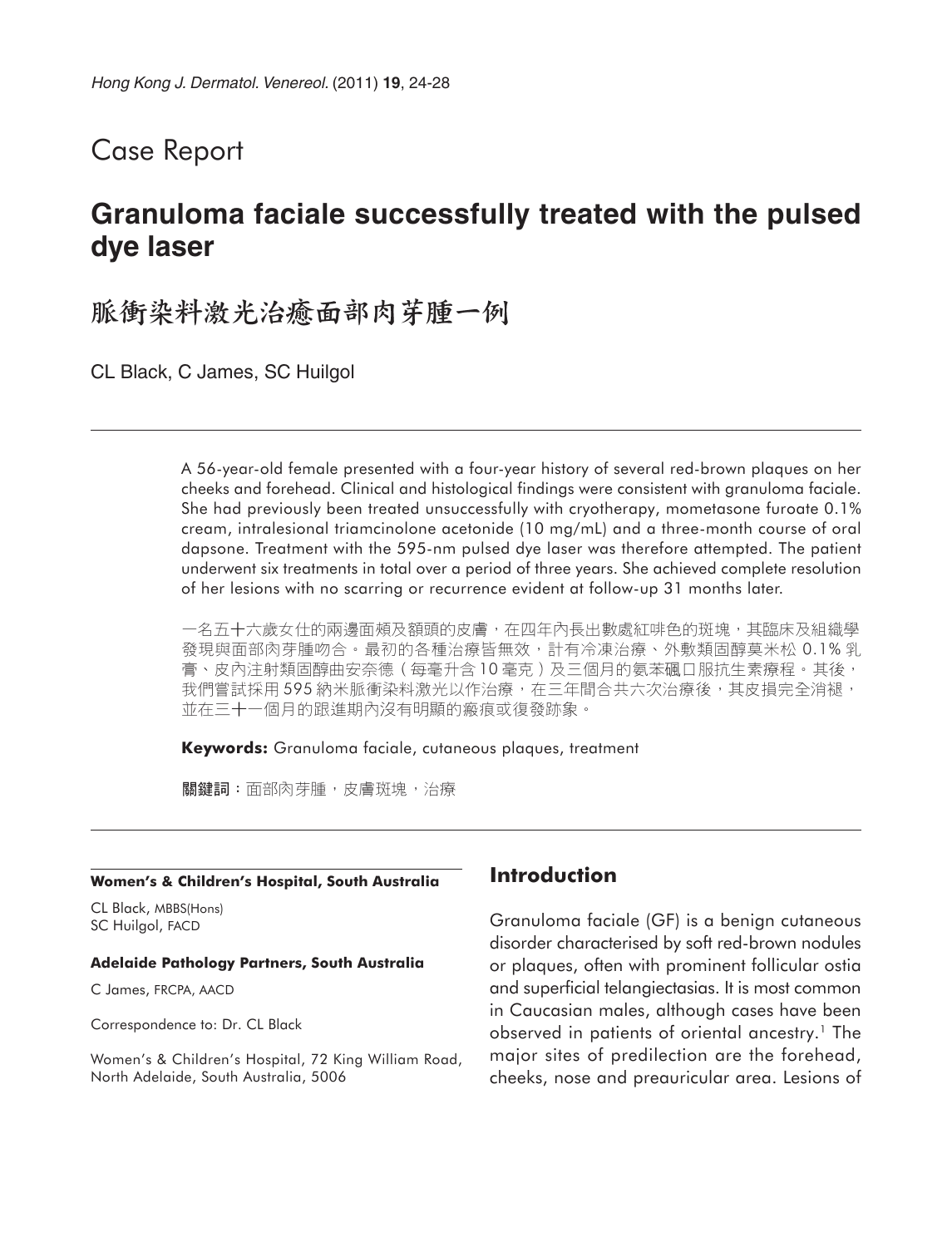GF are typically asymptomatic although some patients report associated pruritus, burning and pain.

GF rarely resolves spontaneously, therefore treatment is usually necessary to reduce disfigurement. First line therapies include topical and intralesional corticosteroids and cryotherapy; however, these rarely produce long-term resolution and there is the risk of skin atrophy, pigment change and scarring. Surgical excision may be effective; however, scarring is inevitable and recurrence can occur even after full-thickness excision.2 Systemic therapy for multiple or widespread lesions have included dapsone, clofazimine and antimalarials but results with these agents have been inconsistent and they carry a significant risk of systemic toxicity. Topical tacrolimus has more recently shown some promise in the treatment of this condition with minimal adverse effects; however, most patients have required prolonged treatment courses and results have been variable.

Treatment with lasers may also be effective; however, there are only limited reports of their use in the literature, probably due in part to the rarity of this condition. We report the use of the 595-nm pulsed dye laser (PDL) to effectively treat this condition in a 56-year-old female with success maintained at 31 months.

#### **Case report**

A 56-year-old Albanian female with Fitzpatrick skin type III, presented for treatment of several asymptomatic lesions on her cheeks and forehead. The lesions had been present for four years and had gradually increased in size. Her past medical history included mild asthma and chronic back pain secondary to a motor vehicle accident three years earlier. She was taking ibuprofen, dextropropoxyphene/paracetamol, budesonide inhaler, calcium and fish oil.

Examination revealed eight well-defined redbrown indurated plaques with prominent follicular openings on her forehead and cheeks (Figure 1). The clinical differential diagnosis included GF, sarcoidosis, rosacea, lupus erythematosus and lymphocytic infiltrate of Jessner.

A skin biopsy revealed a dense superficial and deep dermal mixed inflammatory infiltrate composed of neutrophils, lymphocytes, histiocytes, plasma cells and eosinophils separated from the epidermis by a Grenz zone. An associated low grade leukocytoclastic vasculitis was present with cytoclasis within and around vessel walls and sparse deposition of fibrin. The blood vessels had endothelial cell swelling, the walls were oedematous and there was a small purpuric component. No granulomatous component,



Figure 1. Pre-treatment appearance of granuloma faciale.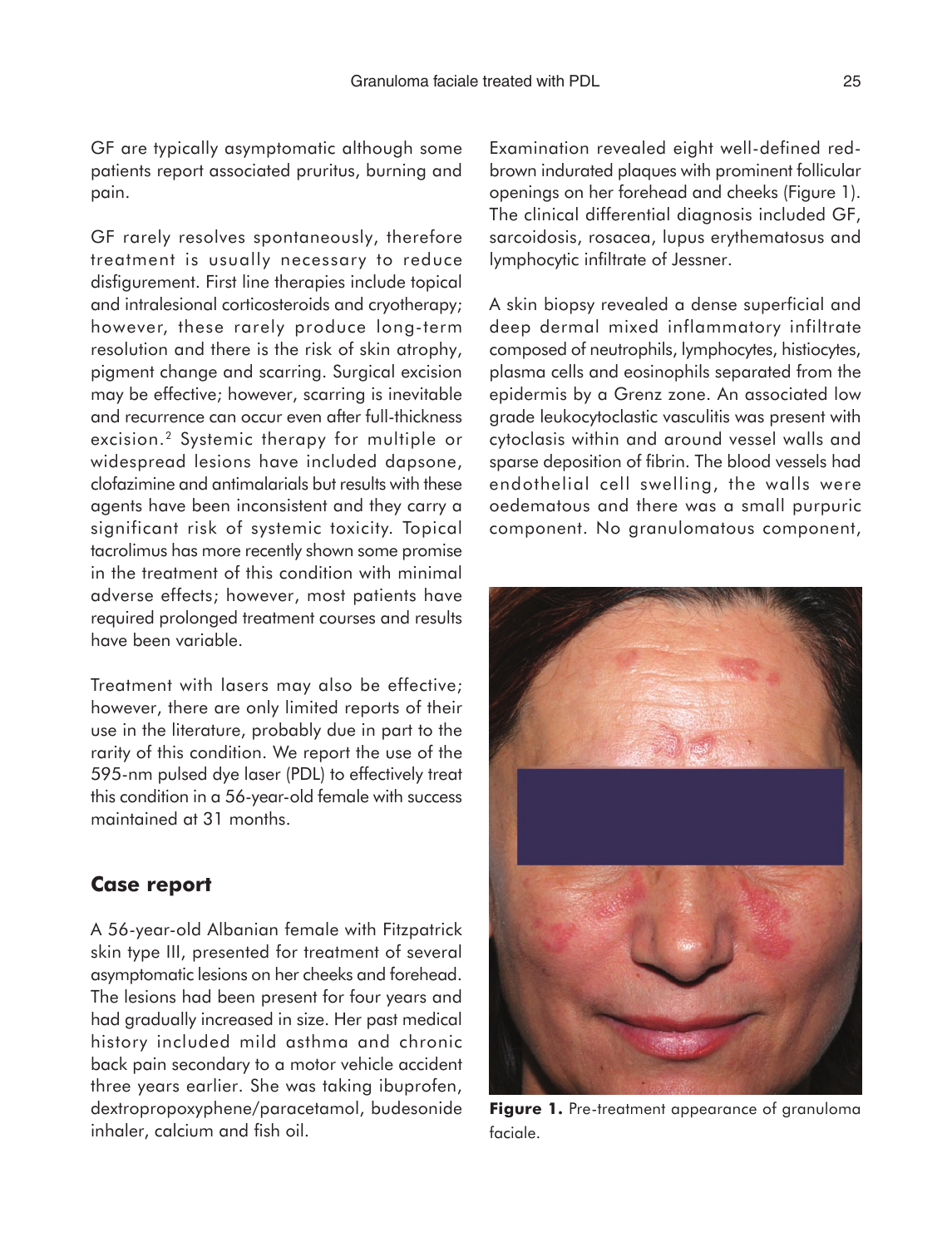atypical lymphoid infiltrate, parasitised macrophages or overlying epidermal dysplasia was identified. Stains for fungal organisms were negative and no significant fibrosis was evident (Figure 2). These histopathologic findings were interpreted as typical for GF.

The patient had been previously treated unsuccessfully with cryotherapy, mometasone furoate 0.1% cream, intralesional triamcinolone acetonide (10 mg/mL) and a three-month course of oral dapsone.

Treatment with the Candela Vbeam<sup>®</sup> PDL (595 nm, pulse duration 1.5 ms) was therefore attempted. Three treatments, spaced two and five months apart, were administered with a double pass using 7 mm minimally overlapping spots at  $10-10.5$  J/cm<sup>2</sup>. The dynamic cooling device was set with a 30 ms spray and a 30 ms delay. The laser was tolerated well by the patient with no anaesthesia required.

Significant improvement was noted after three treatments with flattening of the plaques and a decrease in pigmentation; however, recurrent erythematous patches were noticed on the right cheek and forehead eight months after the third treatment and these were therefore retreated with a single pass using the above settings. The patient subsequently required two additional treatments 14 and 21 months later for small areas of recurrence on the right cheek.

The patient has since remained clear of any lesions of GF for the past 31 months (Figure 3) and did not experience any complications such as scarring or pigmentary change.

### **Review**

Medical lasers were first used to treat GF in 1983. The first lasers used were the carbon dioxide and argon lasers. Although effective, both were

**Figure 2.** Nodular dermal infiltrate of neutrophils, lymphocytes, histiocytes, eosinophils and plasma cells with an associated leukocytoclastic vasculitis. Note the grenz zone between the inflammation and epidermis/ hair follicle. (H&E, Original magnification x 100)



**Figure 3.** No clinical recurrence of granuloma faciale 31 months after treatment with PDL.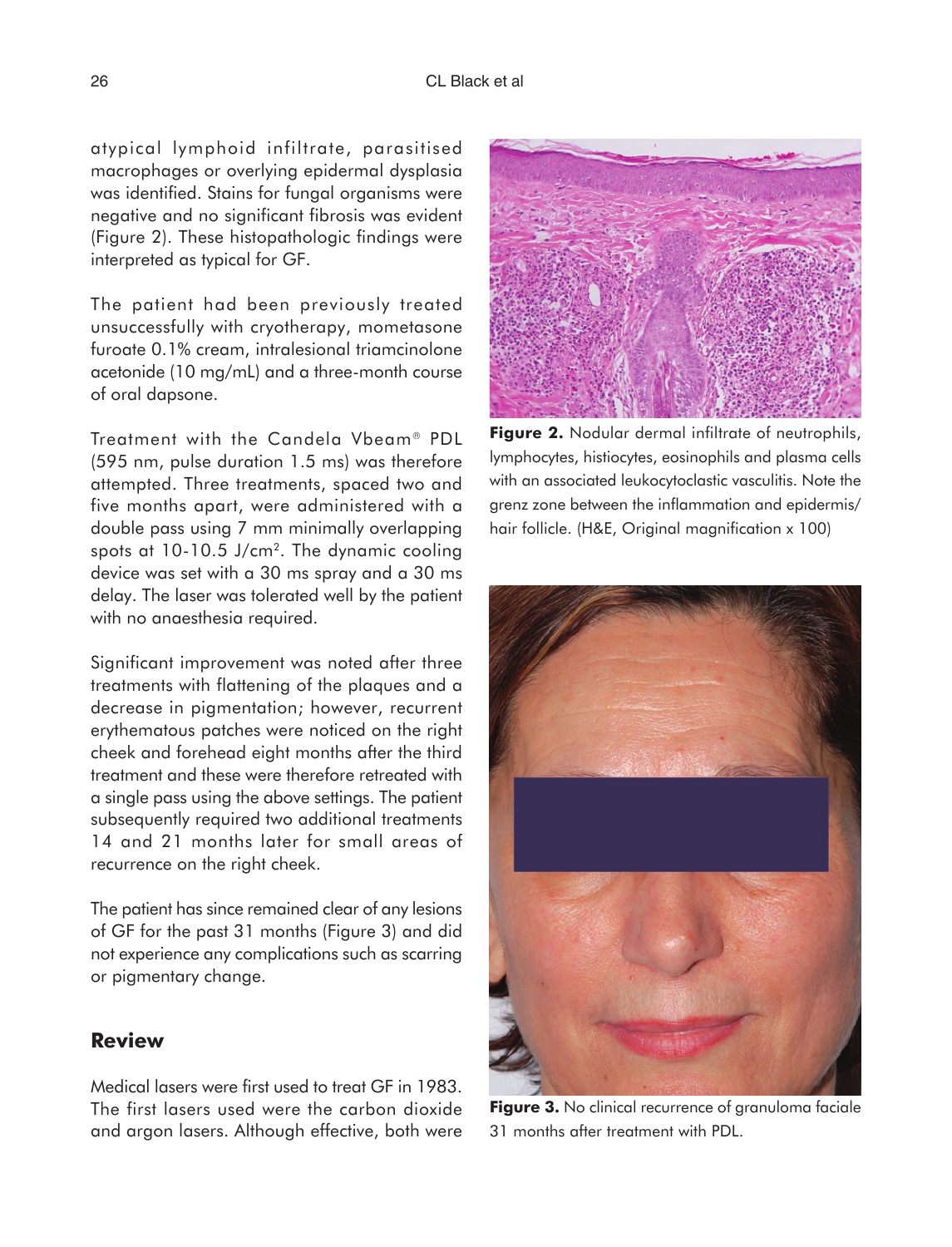associated with significant and unacceptable postprocedure scarring.

PDL has since been used in the treatment of GF. Its success was first reported in 1999 by two independent authors,<sup>3,4</sup> with its effectiveness thought to be related to the vascular component of GF lesions. It is superior to the carbon dioxide and argon lasers because there is minimal epidermal disruption and therefore less risk of scarring. Since then, there have been four more case reports demonstrating success in the literature,<sup>5-8</sup> one small case series composed of four patients with mixed results,<sup>9</sup> and one case report describing no response with PDL.<sup>10</sup> All 11 patients in these articles were male and middleaged (age range 39-62), except for one 11-yearold boy.4

Eight of the 11 patients were successfully treated with PDL. Location of the lesion appears to be a predictor for success. Of the eight patients successfully treated, the lesion of GF was located on the nose in six of these eight patients,  $3-6.9$  on the scalp in one patient<sup>8</sup> and the site was not documented in the final patient.7 For the three patients where PDL was unsuccessful, the affected sites were extranasal and included the temple,<sup>9</sup> cheek<sup>9</sup> and extrafacial areas such as the back, shoulders and arms.10 As a result of the higher documented success rate in nasal lesions, it has therefore been suggested that PDL may be more efficacious in treating nasal GF than in treating lesions located elsewhere.<sup>9</sup> This is not explained by the lesions being more common on the nose as the most common site of predilection for GF is the forehead (38%) followed by the cheeks  $(30\%)$ .<sup>11</sup>

To date, reports of the use of PDL in GF have predominantly been limited to Caucasian patients with success with PDL only reported in patients with this skin type. This is likely to reflect the fact that this disease is found more commonly in

Caucasians; however, the only report in the literature of GF in a patient with a darker skin type<sup>10</sup> did not achieve success with PDL.

Most of the patients underwent 2-3 treatments of PDL spaced 4-8 weeks apart. Fluency ranged from 6.5-14 J/cm<sup>2</sup>. No side effects were experienced by any of these patients apart from laser-induced purpura which faded over the ensuing weeks. Only one patient<sup>4</sup> underwent greater than three treatments with a total of nine treatments being performed, spaced six weeks apart. Mild epidermal atrophy with a residual violaceous hue was noticed at the four-month follow-up in this patient. Only three other papers stated follow-up duration which was six and nine months<sup>6,8</sup> and six years.<sup>3</sup>

Our report therefore reiterates the effectiveness of PDL for GF, but also demonstrates its success in treating areas other than the nose and in a patient with Fitzpatrick skin type III. This is the first report of success with PDL in treating GF of the forehead and cheeks, the most common sites of occurrence. The lack of documented success in these areas may be due to the rarity of this condition rather than an actual increased efficacy in treating nasal lesions. Larger studies are needed to determine whether this is the case.

Given the excellent safety profile of PDL and its documented efficacy, we agree with Sewell and Elston<sup>8</sup> that it should be considered early in the treatment of GF. A treatment regime of 2-3 treatments spaced 4-8 weeks apart appears to be effective in most cases; however, additional treatments may be required to achieve complete resolution as occurred in our patient.

### **Acknowledgements**

The authors are grateful to Ms Carly Emerson for assistance with clinical photographs.